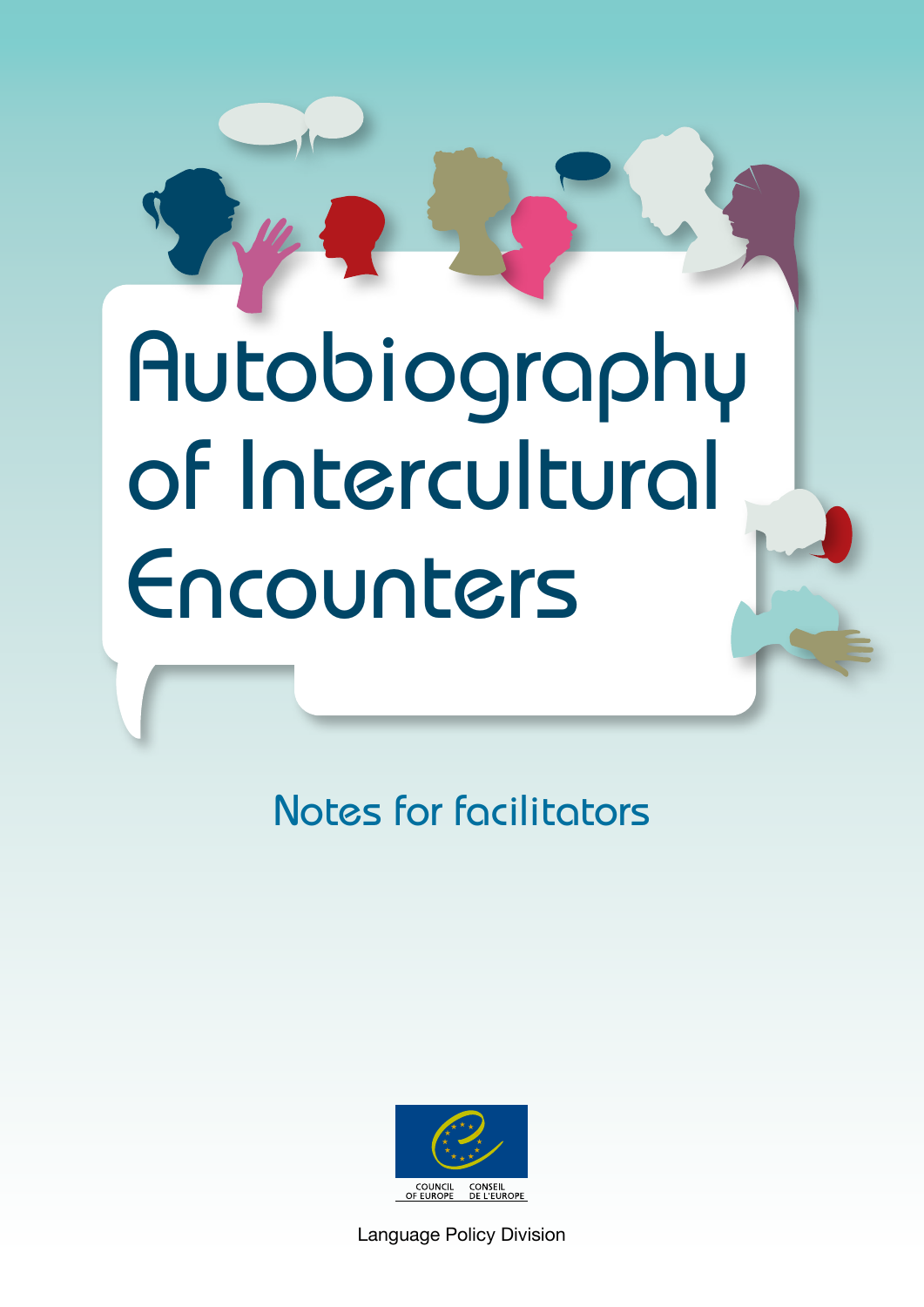

The Autobiography of Intercultural Encounters is a concrete response to the recommendations of the Council of Europe's White Paper on Intercultural Dialogue "Living together as equals in dignity" [\(http://www.coe.int/dialogue\)](http://www.coe.int/dialogue), Section 5.3 "Learning and teaching intercultural competences", paragraph 152:

"Complementary tools should be developed to encourage students to exercise independent critical faculties including to reflect critically on their own responses and attitudes to experiences of other cultures."

The Council of Europe is a political intergovernmental organisation founded in 1949 with its permanent headquarters in Strasbourg, France. Its mission is to guarantee democracy, human rights and justice in Europe. Today it serves 800 million people in 47 states. The Council of Europe aims to build a greater Europe based on shared values, including tolerance and respect for cultural and linguistic diversity.

The *Autobiography of Intercultural Encounters* and supporting documents were developed for the Language Policy Division of the Council of Europe by:

**Michael Byram, Martyn Barrett, Julia Ipgrave, Robert Jackson, María del Carmen Méndez García**

with contributions from:

**Eithne Buchanan-Barrow, Leah Davcheva, Peter Krapf, Jean-Michel Leclercq**

For further acknowledgements, please see the *Introduction.*

The views expressed in the *Autobiography* and supporting documents are the responsibility of the authors and do not necessarily reflect the opinions of the Council of Europe.

Copyright of this publication is held by the Council of Europe, March 2009.

Reproduction of material from this publication is authorised for non-commercial education purposes only and on condition that the source is properly quoted.

No parts of this publication may be reproduced or transmitted for commercial purposes in any form or by any means, electronic (CD-Rom, Internet, etc.) or mechanical including photocopying, recording or any information storage or retrieval system, without the permission in writing from the Publishing Division [\(publishing@coe.int\),](mailto:publishing@coe.int) Directorate of Communication, of the Council of Europe.



<www.coe.int/lang>